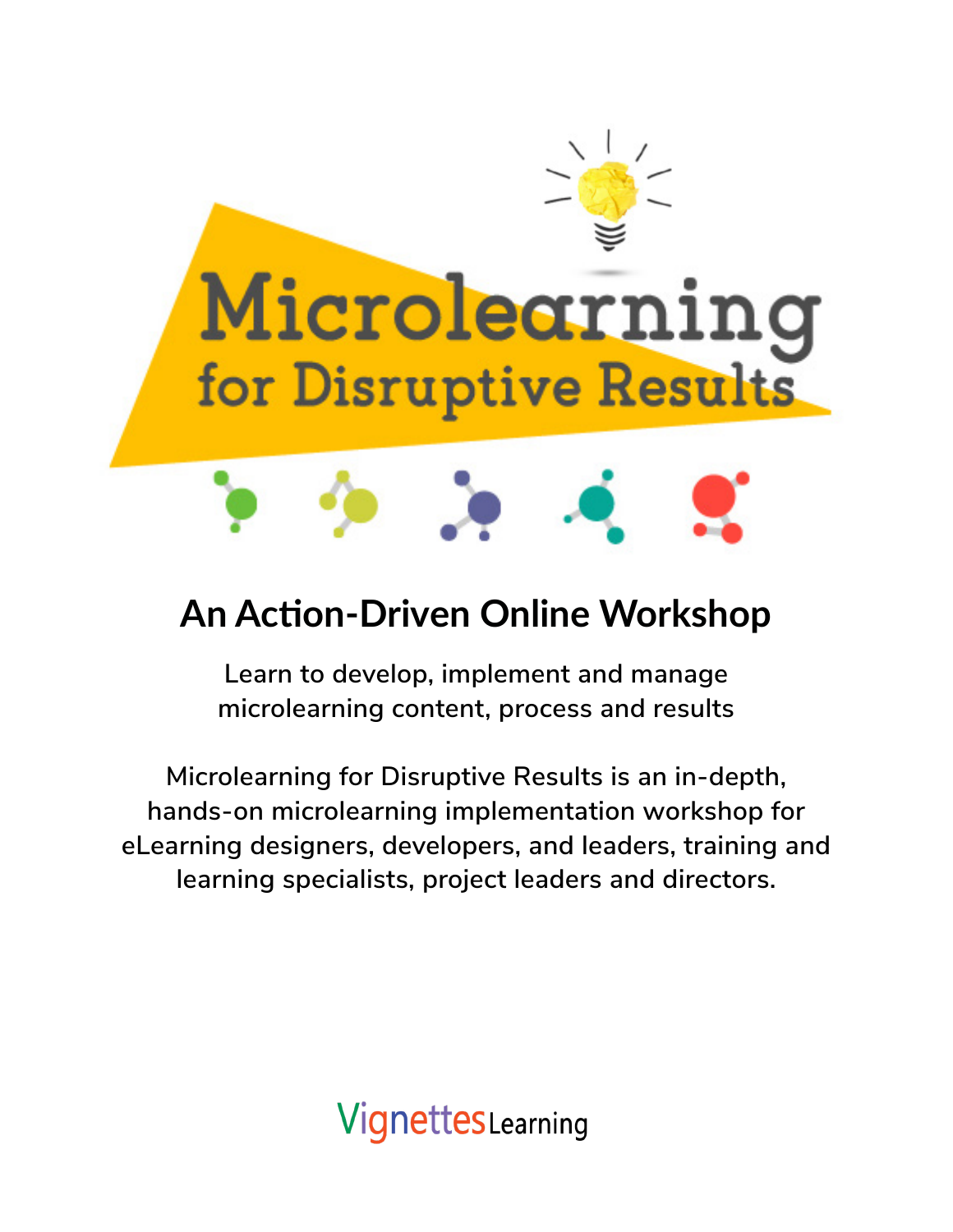

### **Help the New "Get-it-Now", "Do-it-Now" Workers and Learners**

Today's workers and learners strive to learn by themselves because of the immediate need to solve problems and make needed change. They find the answers and solutions themselves without waiting for formal training programs. This is a great opportunity for those who are in the training and learning professions. The challenge, however is how to start and make changes to accelerate learning in micro ways and stop just pushing content production.

## **Faster Learning, Immediate Results, Lesser Costs**

The time is ripe to help the new worker. Rapid business change, popularity of mobile devices, availability of apps and advances or shifts in technology are creating favorable environments for Microlearning.

Learning in the workflow integrates training, learning, performance, support, coaching and knowledge streaming to help learners access, apply, store and retrieve information while doing work. It also helps them learn faster and attain immediate results at lesser cost.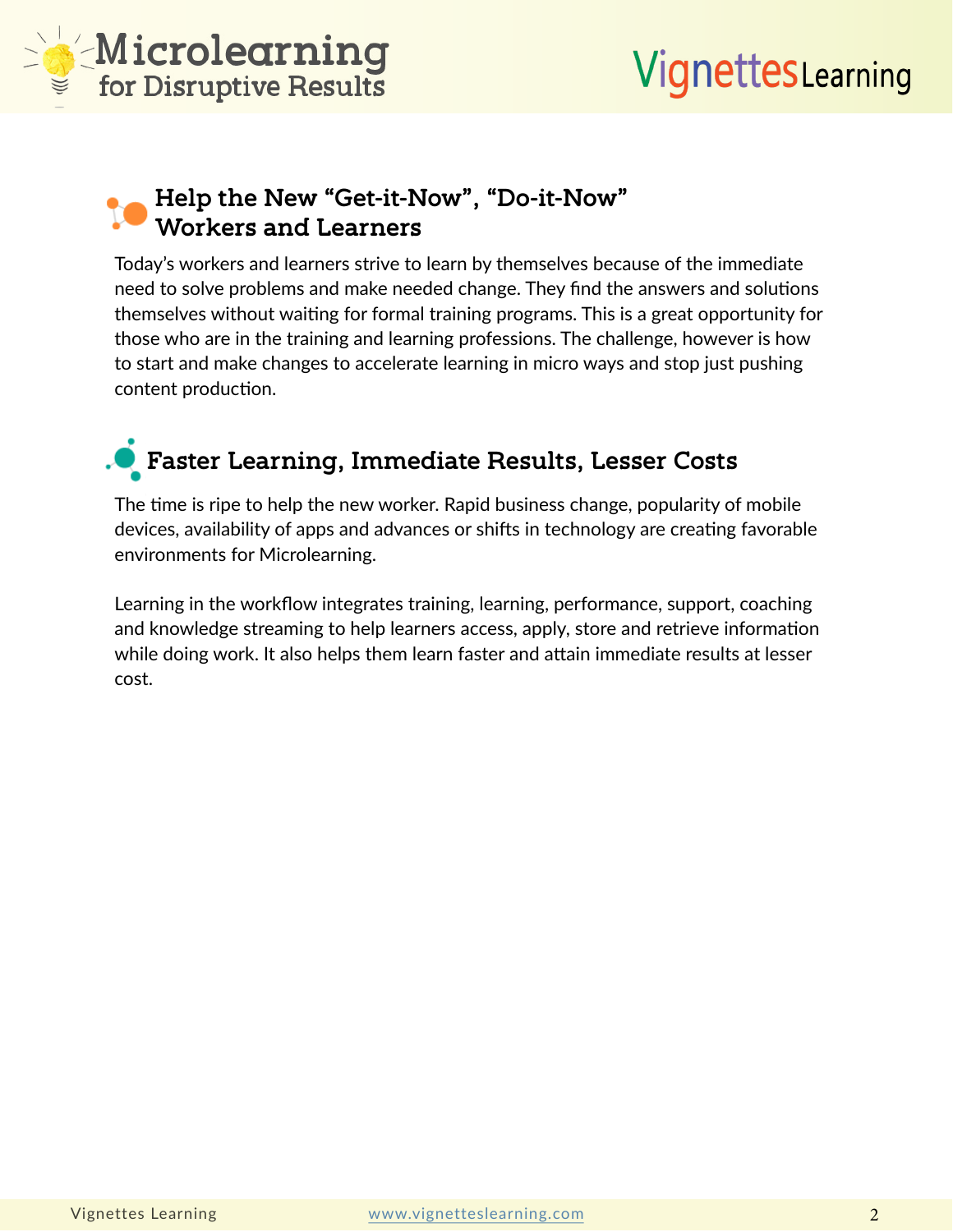

### **Microlearning: The Small Solution to Achieve Disruptive Results**

Rapid business change presents learning designers and developers with both challenges and opportunities. The ever-shifting technological landscape pressures companies to respond with organizational changes. They are constantly faced with challenges such as:

- Gaining first-to-market advantage
- Preventing product obsolescence
- Coping with constant changes in policies, prices and customer needs
- Supporting agile product design, development and distribution
- Adhering to new compliance standards

Microlearning enables learning stakeholders to meet these changes head on. In particular, it helps:

- Disrupt results with faster, better, less costly learning
- Facilitate learning while in the workflow and as needed
- Develop and implement compliance programs by trickles, snippets and spaced-out delivery
- Embed tips, checklists, solutions in software, processes and other guides
- Aid learning in very fluid business environments
- Enable real-time collaboration between engineers, operations, administration, marketing, customer support, and learning and development departments
- Deliver Microlearning in layers of learning and performance systems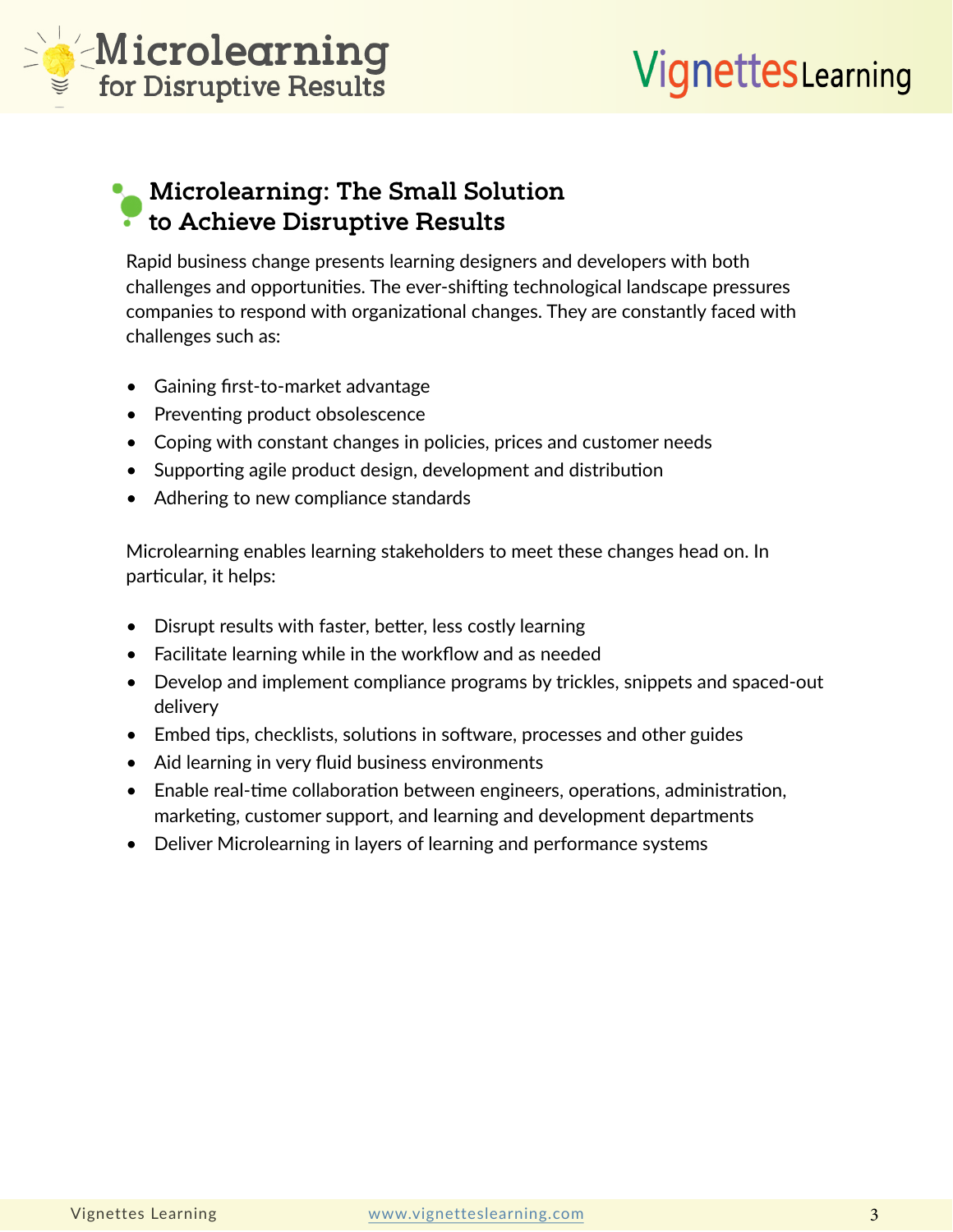



The Microlearning for Disruptive Results - An Action-Driven Online Workshop will cover the following topics:

#### **Shifting Needs**

- Understand the new learner type, "The Seekers"—"get-it-now," "do-it-now" and "must-learn-it-now" workers and learners
- Review the science and findings on why Microlearning disrupts results
- Align roles of L&D, trainers, SMEs, elearning designers and developers in implementing Microlearning
- Define Microlearning
- Compare Microlearning with formal and informal learning
- Establish the effectiveness of Microlearning
- Understand the environments of on-the-move, on-the-job and mobile learners
- Identify challenges and opportunities for Microlearning demands

#### **Methods**

- Implement a dynamic needs analysis approach for up-to-the-minute Microlearning requirements
- Conduct automated assessment of business critical gaps for immediate attention
- Design shorter, succinct and chunked knowledge bases, learning lessons and on-the-job aids, references and support tools
- Use templates and design models to communicate design approach
- Use the principles of "simple rules" in designing job aids, tips, guides and references
- Introduce knowledge-sharing processes and practices with workers and teams
- Facilitate micro-coaching, micro-goal setting, micro-assessments, micro-projects and peer reviews
- Change writing, video and presentation styles for Microlearning
- Add context, stories, metaphors and memes to increase acceptance, motivation and engagement among learners and workers
- Understand the roles of experts, learning accelerators and curators
- Sustain Microlearning initiatives
- Link Microlearning with competency and expertise development
- Integrate Microlearning with learning environments and blended approaches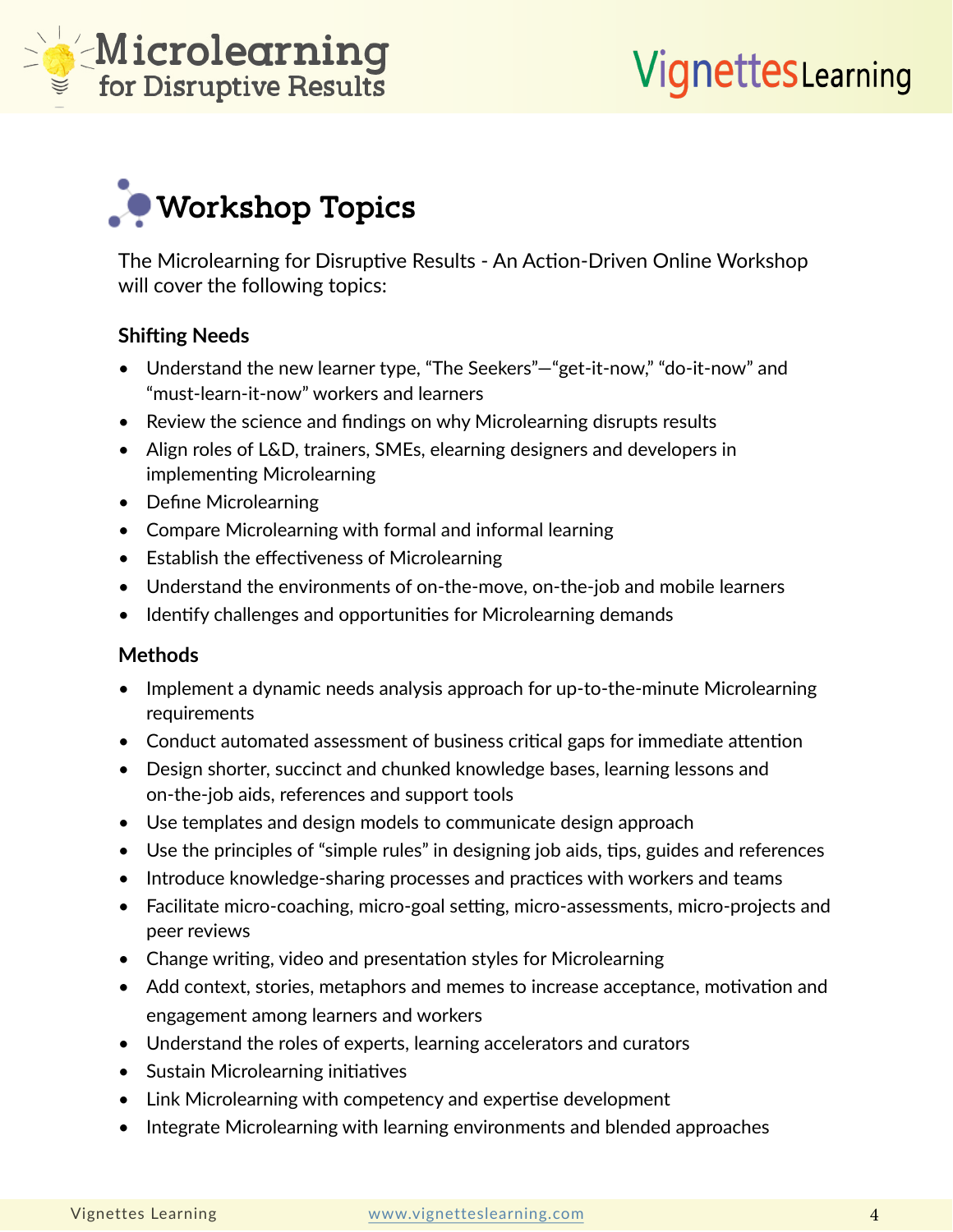## Microlearning for Disruptive Results

# VignettesLearning

### **Applications**

- Apply Microlearning in compliance, technical, operations, manufacturing, software, people skills, on-boarding and awareness training
- Integrate Microlearning content in social learning, communities of practice, technical support and performance support
- Implement a Subject Matter Expert (SME) Microlearning content preparation process
- Convert existing large content and new content into Microlearning content
- Implement individual, group and automated curation processes
- Consider impacts on LMSs, XAPI, RLS, adaptive mobile tools, MOOCs, micro videos, virtual reality (VR), games and situated learning, performance systems and social learning tools to facilitate micro-content delivery and tracking
- Implement instant analytics and statistical data to help learners self-manage learning

### **Returns**

- Capture analytics and measure impacts and benefits of Microlearning content in work efficiencies, cost reduction and improved performance
- Calculate savings from Microlearning
- Prepare presentations on Microlearning projects
- Present justification on investment returns for using micro-lessons
- Exhibit a business case to show financial impacts and yield of Microlearning design
- View and study examples and demos



### Small Group In-House Workshop

If you have a small number of instructional designers, developers, SMEs and leaders, we would love to help you apply Microlearning in your team.

Please contact us for more details.

## Free Workshop Guidebook

### Microlearning **Workshop Guide**

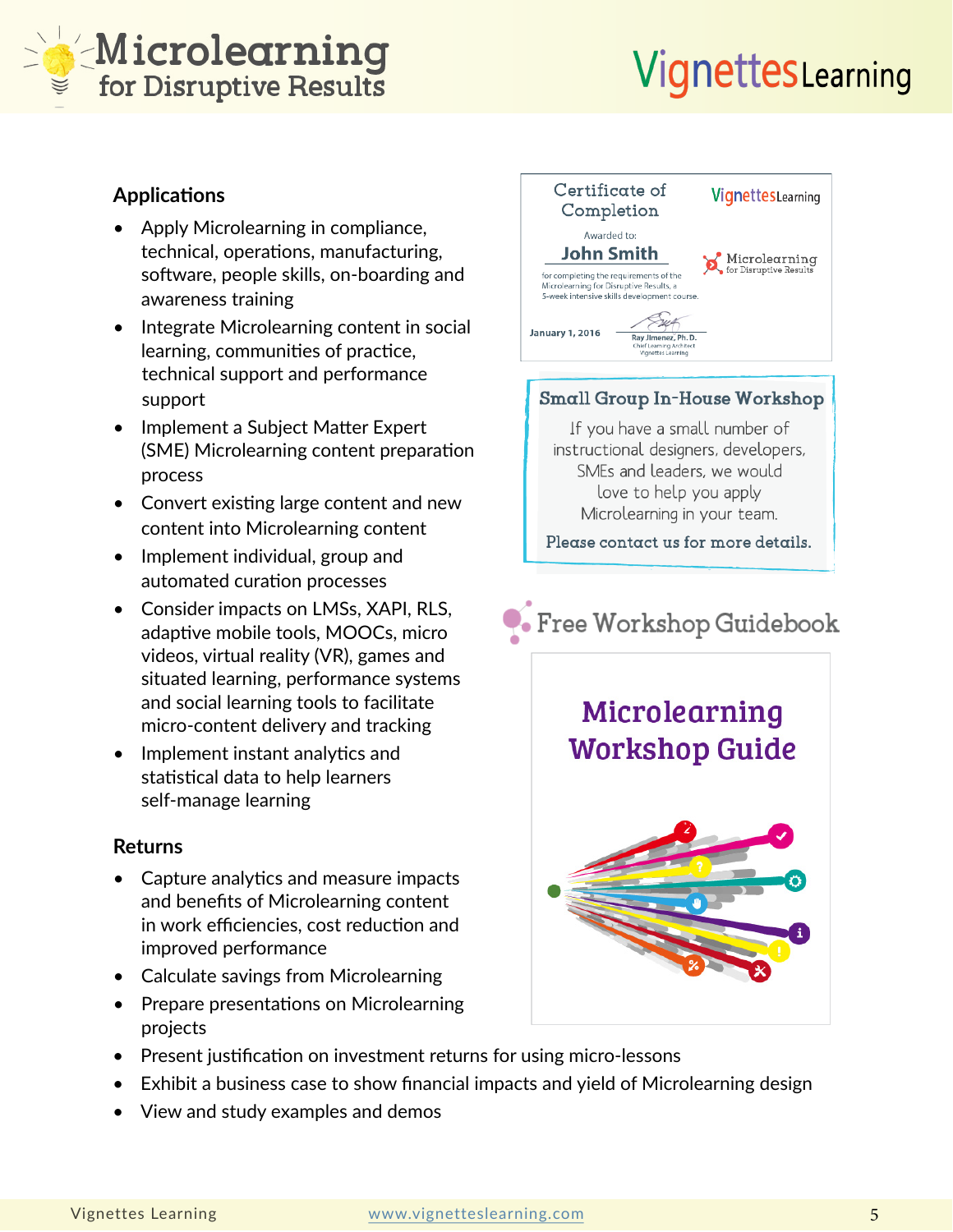

### **Microlearning for Disruptive Results - An Action-Driven Online Workshop and a Novel Learning Method**

The Microlearning for Disruptive Results - An Action-Driven Online Workshop is a novel approach in blended learning. Instead of an instruction- or teaching-oriented method, the workshop is focused on "doing and application." It provides experience, skill development and real-life application of Microlearning. At the end of the workshop, participants would have experienced Microlearning implementation, not just its theory.

### **Key Elements of the Workshop Method**

- The workshop topics are **spread out over** four sessions.
- Participants will access a **secure website** for all workshop activities.
- For each session, participants will study Microlearning subjects—an average of about **5 subjects** ranging from 5 to 7 minutes each.
- There are a total of **20 subjects**.
- Each subject contains all **must-do and must-learn** on the topic. Knowledge bases are provided for **mastery** and further detailed study before, during and up to six months after the workshop.
- Each Microlearning subject contains micro-lessons, activities, **mini-projects**, references and tips.
- Participants can do **self-driven** study on a daily basis to review the Microlearning subjects.
- Participants may also choose to do **advance previews** of all 20 subjects as their time will allow.
- Mentors and facilitators are available **for consultation** at a specified time daily.
- Participants are required to **showcase** their projects as part of the knowledge-sharing activities. Confidential content may be confined to facilitator's viewing.
- Mentors and facilitators are available to provide **immediate feedback** to mini-projects through chat and discussion rooms or, if needed, by phone, Skype, Join.me or other alternatives.
- A **one hour and a half webinar** is scheduled for each session focused on answering questions and providing guidance and feedback. Webinars will use Blackboard or Adobe Connect.
- Participants will have individual and team **progress analytics** for self-learning management and feedback to mentors and facilitators.
- It is recommended, although not required, that the participant has one or **two peers from his/ her company** or personal contacts to be peer reviewers and collaborators. They will interact and provide feedback and review of the participant's mini-projects. This allows the participant to experience how to work with a team.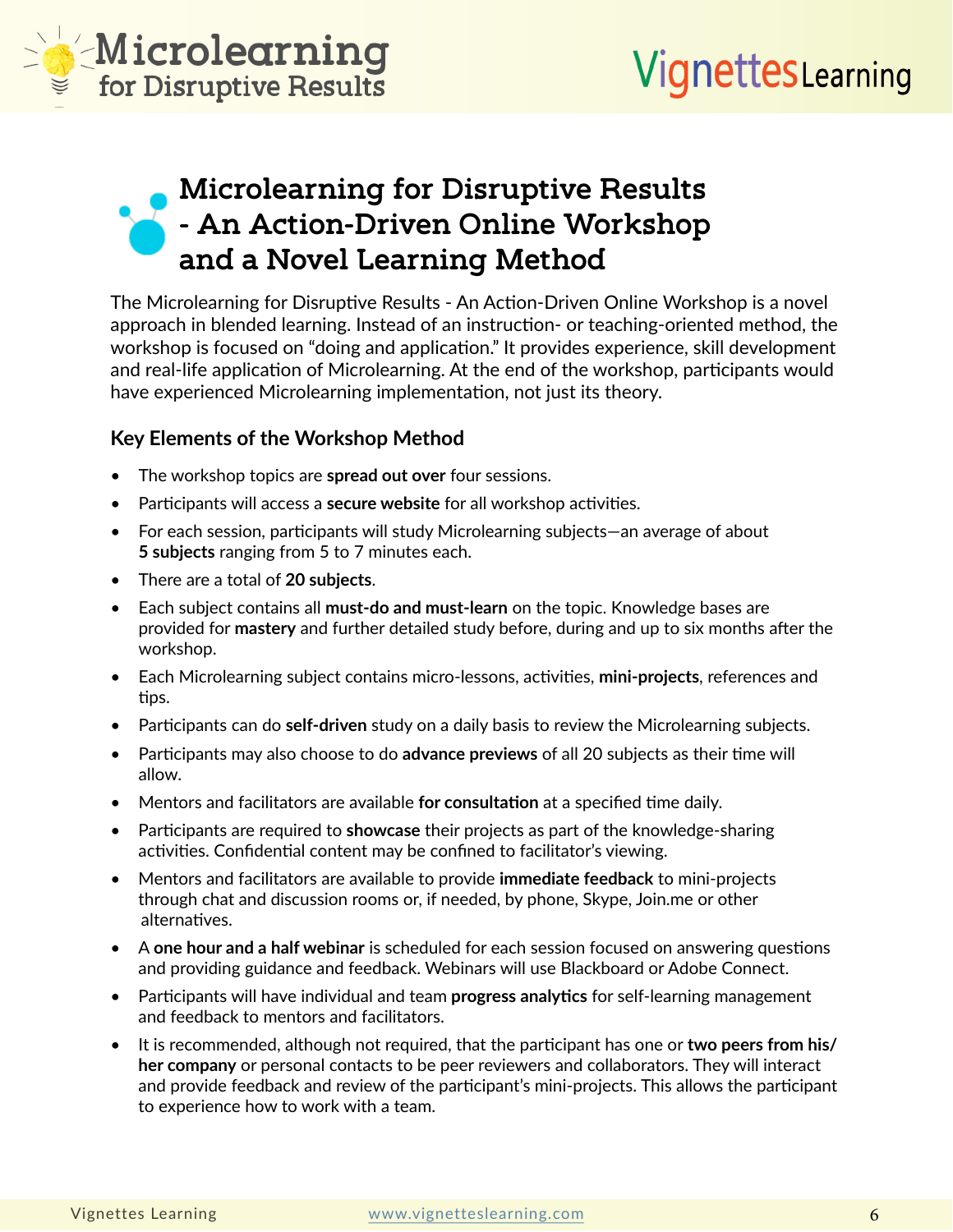

## **How the Workshop is Delivered**

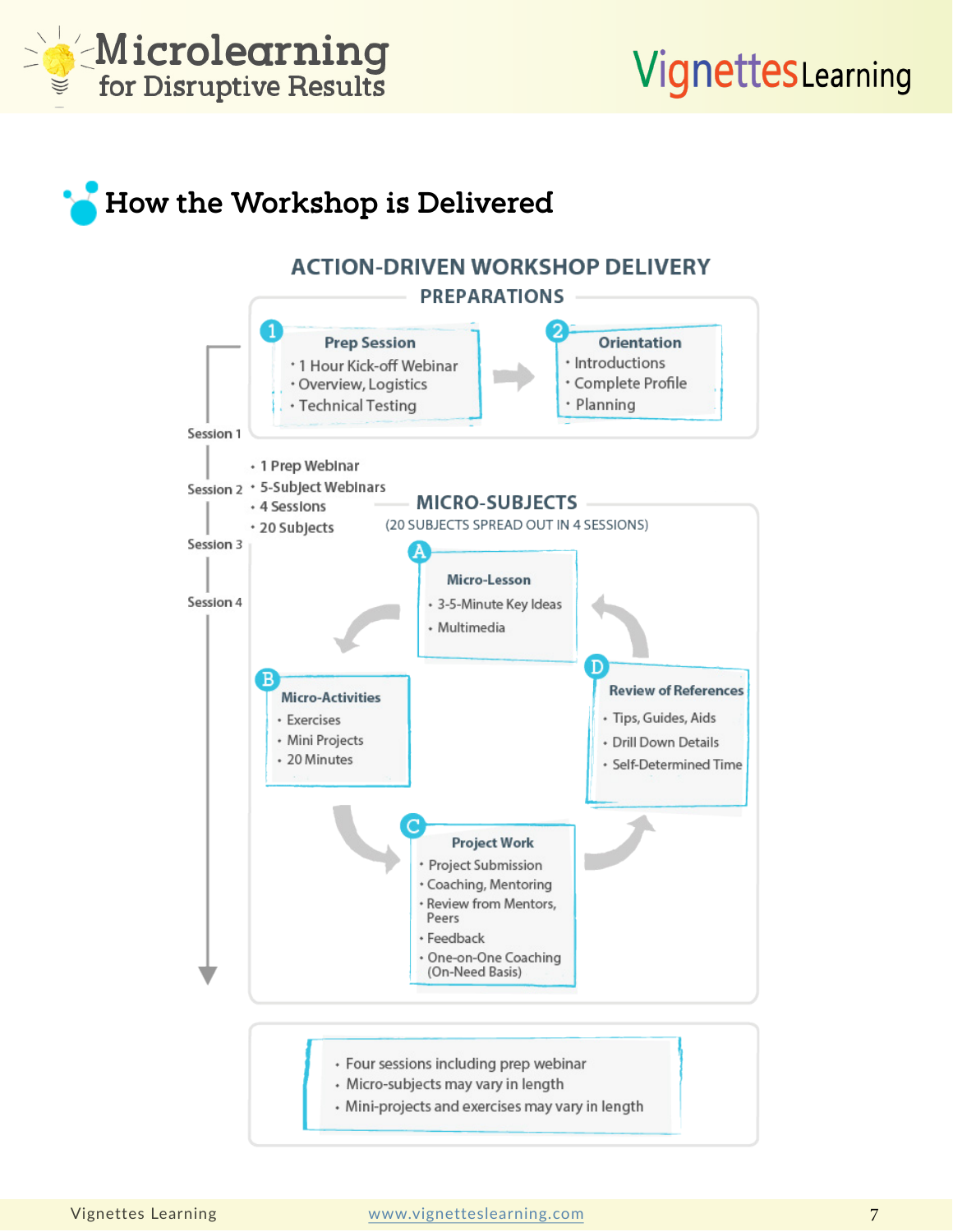



### **Workshop is Software and Platform Agnostic**

Organizations use many forms of collaborative and learning platforms. The workshop does not require participants to use one nor does the workshop promote any specific software or platform. Instead, a proprietary system will be used to enable participants to have hands-on experience throughout the duration of the workshop. Participants will likewise be asked to review, explore or use their company's or other providers' software and platforms for more meaningful application as needed.



The workshop is for team members who are responsible for helping employees, clients and customers apply knowledge and information.

#### **The workshop is significantly beneficial to the following audiences:**

- Learning, training and elearning specialists, team members and leaders.
- Team leaders of different functions within the company who desire to learn how to improve Microlearning knowledge sharing to support projects.
- Subject matter experts (SMEs) who are responsible for implementing blended training and elearning.
- Instructional designers who must convert content or create highly engaging elearning, performance support and on-the-job training.
- Trainers, presenters, designers and developers who need to add high interaction and engagement to their training and elearning courses.
- Managers and leaders who must lead and manage the design and development of Microlearning systems.
- Customer support and product engineers involved with client interaction and product information distribution.



The workshop is an in-depth experience employing high interaction, varied multimedia lessons, mini-projects, coaching and mentoring. Due to the extensive need for facilitator and mentor interaction, workshop seats are limited. Reserve your seats early.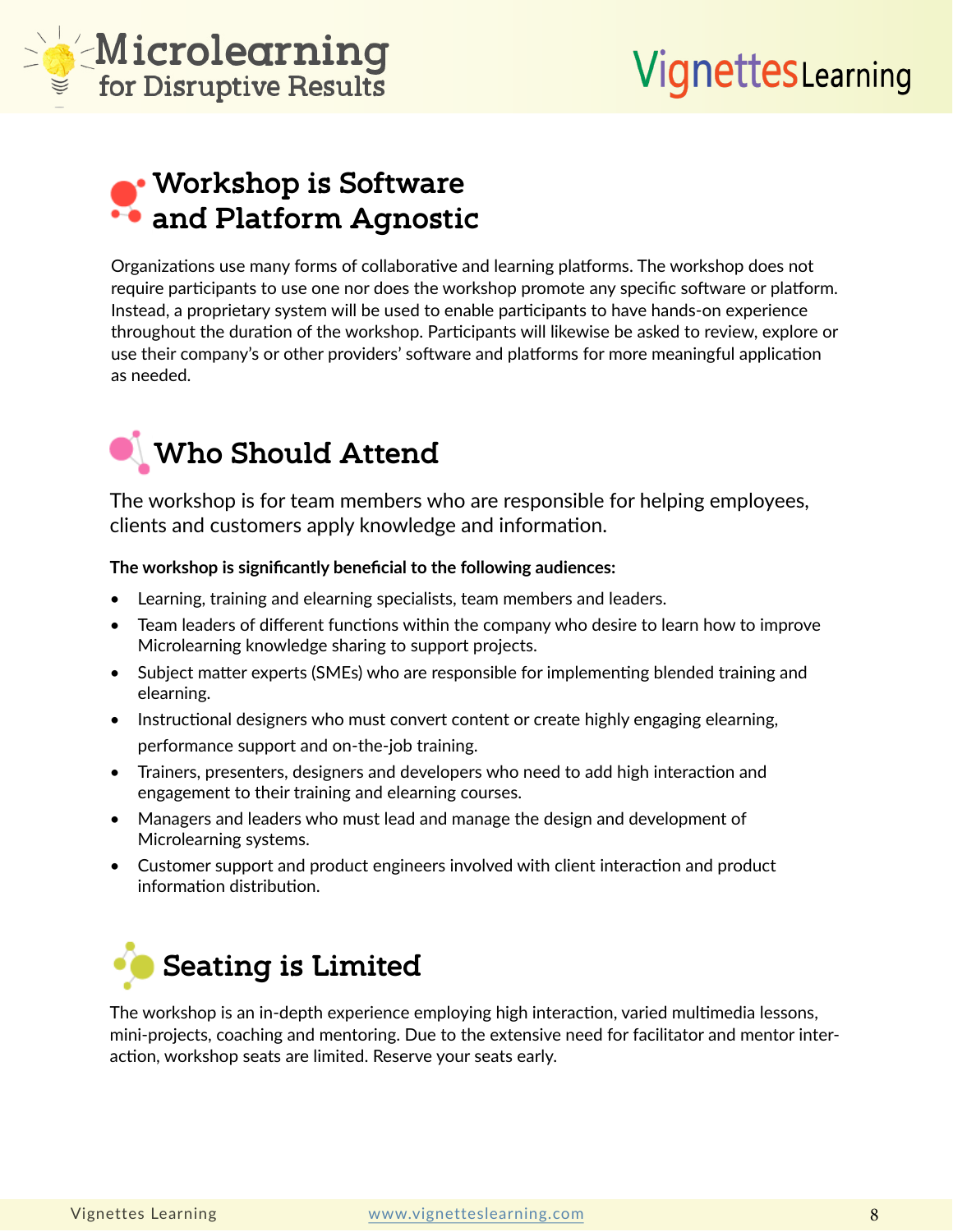

### **ZAP™ Microlearning Design and Process Guide eBook**

In the workshop you will receive the workshop ebook and learn to apply the "ZAP™ Microlearning Design Process."

#### **ZAP™ covers:**

- **• Z**ooming in on the most useful and tiniest context and content;
- **• A**ccessible and ultra light, 24/7, workflow, get-it-now, do-it-now environments; and
- **• P**erformance impacts, capture analytics and feedback, and continuous and progressive rebuilding of Microlearning experiences.

ZAP™ Microlearning Design Process provides mapping flow, schematic models, templates and reusable case applications.

## **Microlearning for Disruptive Results**

Participants will receive a workshop ebook version of Ray Jimenez's book on Microlearning.



Please visit the website to see workshop schedule and details. [Click here.](https://vignetteslearning.com/vignettes/microlearning.php)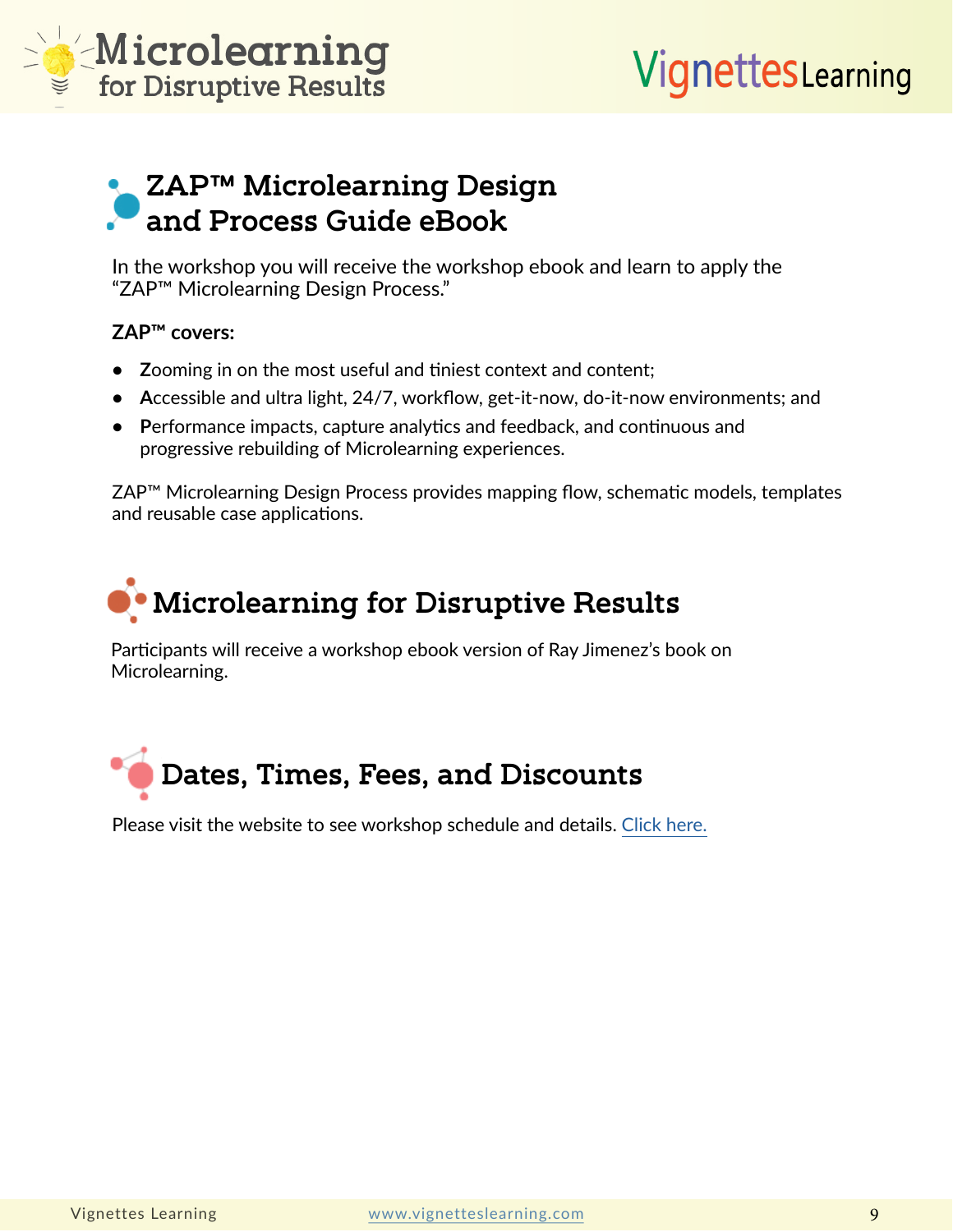



**What Participants Say**

*Ray is an incredibly likeable, relatable presenter who provided practical, hands on solutions to issues that run across all organizations. I enjoyed this workshop more than any other I've attended in my professional career.*

**Aimee Lantzy Creative Studio Director Alchemy Systems**

*The content this really great seminar successfully addresses ways to provide critical, just-in-time learning solutions in multiple domains (business, education, etc.). Additionally, the content of the seminar was structured in a way to provide participants with the tools to adapt and customize the tools and processes to fit their own needs.*

*Dr. Jimenez is an engaging, educated and entertaining instructor. He built on his ideas in an excellent manner, starting with a broad foundation and working up to the specific, all the while checking in with the participants to insure that everyone understood, before progressing.*

**David Greenfield Consulting Educator &EdD candidate Learning Technologies**

*"This session provided me with ideas to share with my instructional designers that I know will make their content even smaller, more engaging and impactful. Really great stuff!"*

**Tim Strannix Director of Learning and Development Cash America International**

*"Ray is one of the most natural teachers I have ever met. He is able to take all the high-level concepts that he has studied, discovered and used, and bring them down to a level where almost anyone can understand them."*

**Bob Jones IT Specialist Johns Hopkins University**

*"I recommend this workshop to my associates and for those who want to have a good grounding in Microlearning implementation, its tools and learning design."*

**Stephanie Byerley Humana**

*"Ray Jimenez is a first-rate facilitator providing thorough, excellent learning examples and hand-out material in his e-learning workshop."*

**Natalie Crede Chico's FAS, Inc.**